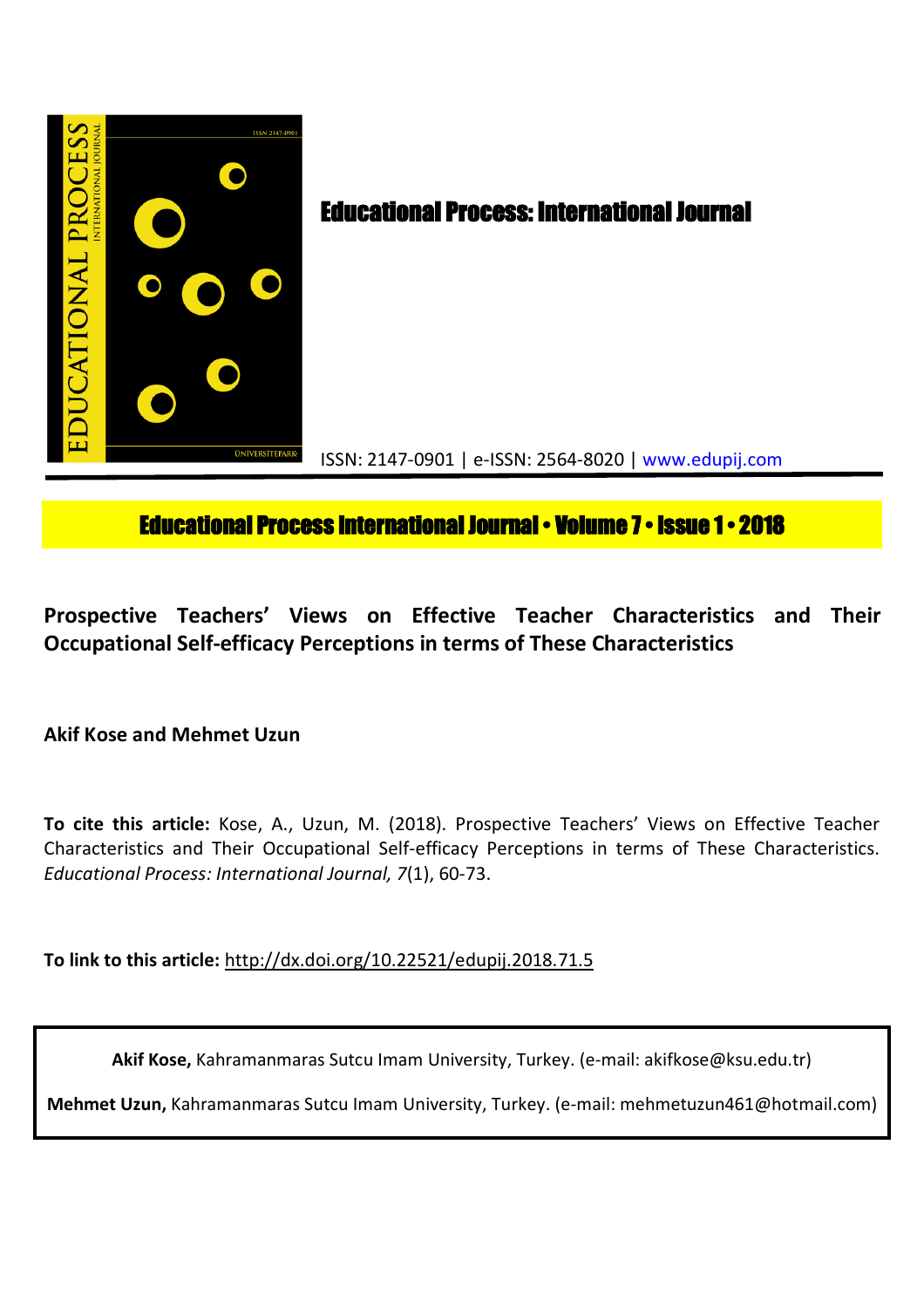# **Prospective Teachers' Views on Effective Teacher Characteristics and Their Occupational Self-efficacy Perceptions in terms of These Characteristics**

AKIF KOSE and MEHMET UZUN

## **Abstract**

This research aims to analyze the views of prospective teachers regarding effective teaching characteristics and the relation between their occupational self-efficacy perceptions with regard to these characteristics and to examine the relation in terms of various demographic characteristics. The research was carried out with prospective teachers who serve as candidate teachers within the Kahramanmaraş Provincial Directorate of National Education, Turkey, and who participated in the prospective teacher training program of July-August 2016. The research sample holds a total of 257 prospective teachers consisting of the whole population. Having a quantitative research design, this research used a relational screening model. The research has deployed a bi-directional scale including 41 items each. The frequency, percentage, ttest, one-way variance analysis (F statistic) was used during data analysis. Research results have displayed that the averages of teachers' views regarding the characteristics of an effective teacher was found to be "Absolutely Necessary"  $(\overline{X} = 4.79)$  and that of their occupational self-efficacy perceptions was at the level of "Completely Have"  $(\overline{X}$ = 4.43). In addition, a statistically significant difference was found between the prospective teachers' views on effective teacher characteristics and their occupational self-efficacy perceptions. However, no significant relation was determined between this difference and demographic characteristics.

**Keywords:** prospective teacher, effective teacher characteristics, prospective teacher selfefficacy perception.



EDUPIJ • ISSN 2147-0901 • e-ISSN 2564-8020 Copyright © 2018 by ÜNİVERSİTEPARK

 $\mathcal{L}^{(n)}$ 

edupij.com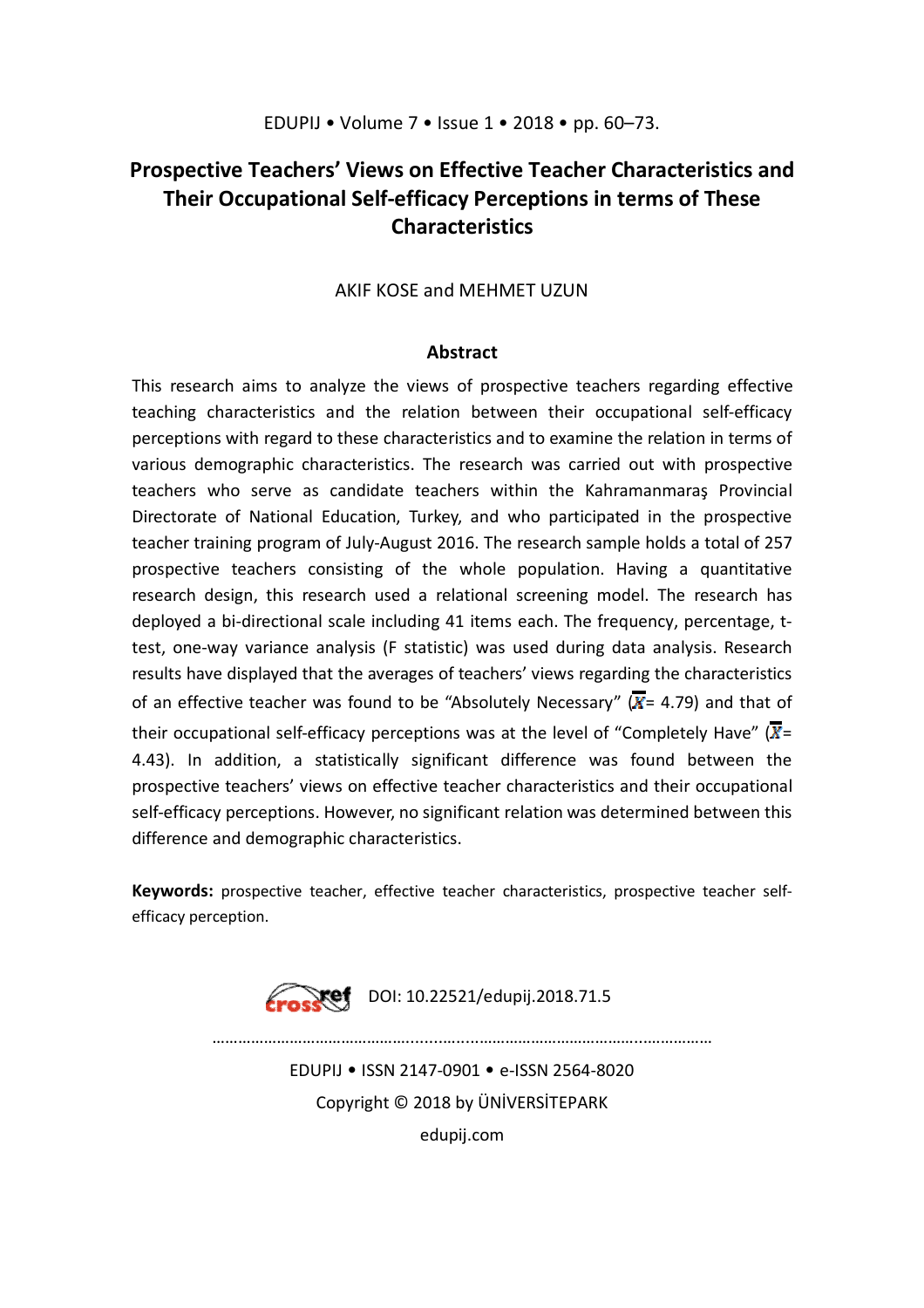#### **Introduction**

The success of a system is directly proportional to the nature of those who work within the system. In general, the success of the education system, particularly the school organization, depends largely on the qualifications of the teachers who will operate and implement the system (Blanton et al., 2003; Erişen & Çeliköz, 2003) since education is a system that regulates the future of society (Akgün, Yıldız, & Kutluca-Canbulat, 2003). Teachers need a set of standards so that they can possess these qualities; one of which is regarded as teacher qualifications (Seferoğlu, 2004), while another is effective teaching qualities through which these competencies can be effectively displayed.

The effective teaching qualities that teachers possess are regarded as a terminal condition that allows the education system to achieve its goals and to be effective (Şahin, 2011). Teachers must have a number of qualifications in order to be effective. In other words, various conditions within and outside of the classroom must be fulfilled (Kızıltepe, 2002). The qualities that an effective teacher should possess can be considered in two main groups: personal qualifications and professional qualifications. On the one hand are motivating, focusing on success, and being professional are the personal qualities of an effective teacher; whilst on the other, planning educational activities, using teaching methods and techniques, effective communication, classroom management, using time effectively, evaluating learning and guiding students are considered as the professional qualifications of an effective teacher (Demirel, 2000). Erden (2001) also assessed the qualities that an effective teacher must have under two main categories; also personal qualifications and professional qualifications. He stated that the most important personality traits to be found in an effective teacher are to be tolerant and patient, open-minded, flexible, adaptive, compassionate and humorous to different ideas, showing understanding, having high expectation of success from students, encouragement and support; while the professional qualifications include having a good level of general culture and adequate special field knowledge, planning teaching process, diversification of the process, using teaching period effectively, creating a teaching environment in which all students can participate, and monitoring students' development.

Teachers need to be competent in their personal and professional qualities identified by Demirel and Erden in order to show effective teacher characteristics. Balcı (2014) expressed the sense of competency that a teacher feels as one of the factors of an effective teacher. At this point, competency can be specified as the presence of features that provide individuals the power to play certain roles (Bursalıoğlu, 1981). One of the significant concepts related to competency is self-efficacy as the perceptions or beliefs of individuals on their own competencies in a certain field also reflect their perceptions and beliefs regarding their selfefficacy (Yılmaz & Çokluk-Bökeoğlu, 2008).

The concept of self-efficacy is defined as self-judgment in one' capacity to organize and execute the activities required to perform certain attainments (Bandura, 1997). Kear (2000) noted that self-efficacy belief is about how individuals perceive themselves about a particular subject. Self-efficacy beliefs often emerge in relation to specific areas. Teacher self-efficacy can be expressed as one of the most important of these specific fields (Çapri & Çelikkaleleli, 2008; Ekici, 2008). Tschannen-Moran and Woolfolk-Hoy (2001) defined teacher self-efficacy as the judgment of his/her own capabilities to ensure desired outcomes of student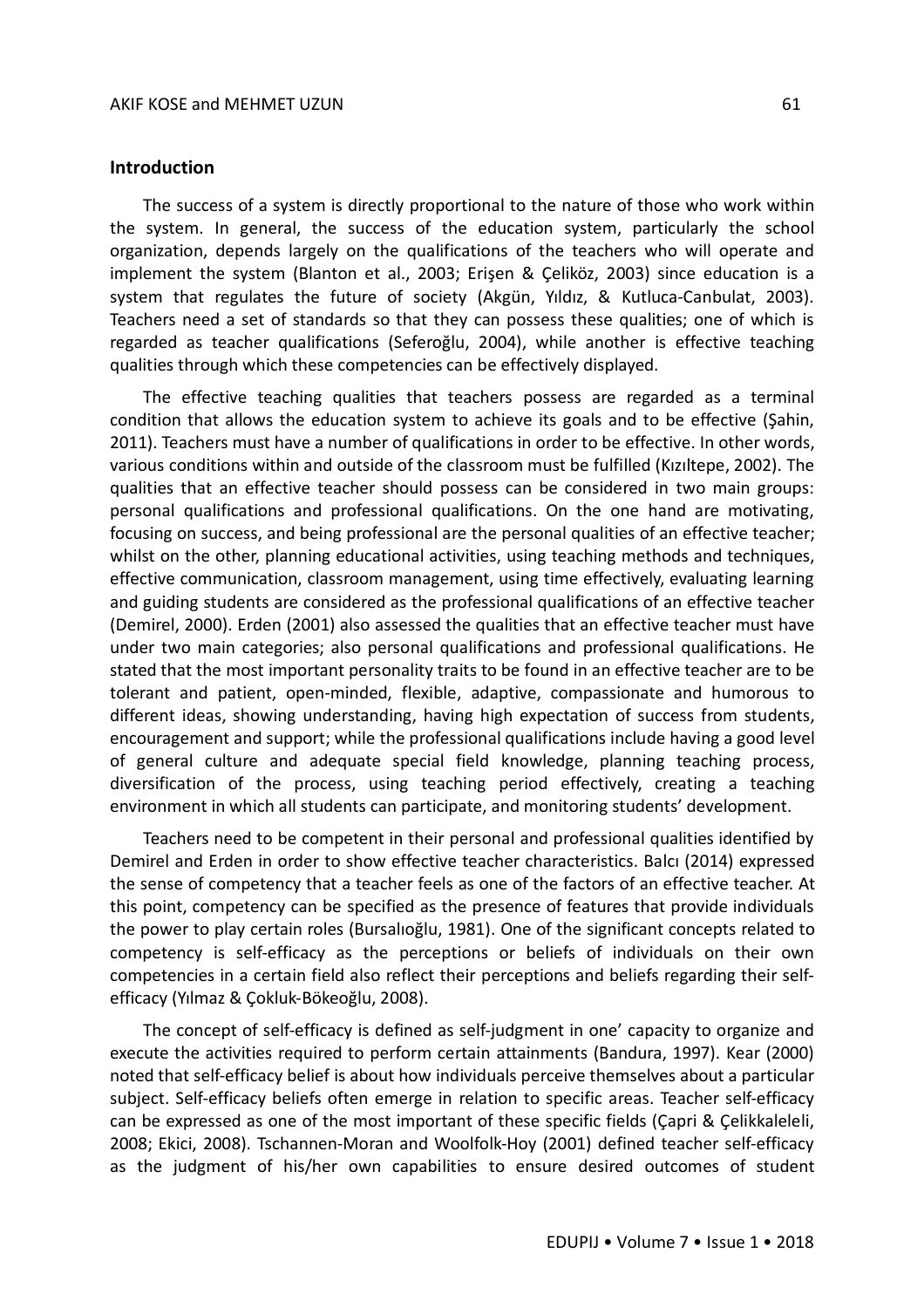#### AKIF KOSE and MEHMET UZUN 62

engagement and learning. Goddard, Hoy and Woolfolk-Hoy (2004) described teacher selfsufficiency as a judgment about whether or not the teacher can plan and implement the thoughts necessary to perform his or her duties. Teachers with a high level sense of efficacy have close relationships with their students, use various approaches in effective teaching, and endeavor to ensure students learn and take responsibility for their learning (Pajares, 1992, as cited in Yılmaz & Çokluk-Bökeoğlu, 2008). In this regard, teachers with high qualifications are needed in order to achieve the goals of the education system (Ay & Yurdabakan, 2015).

Upon examining the relevant literature, numerous studies have been conducted on prospective teachers' self-efficacy beliefs regarding teaching profession (Akgün et al., 2003; Bakaç & Özen, 2017; Çakır, Kan, & Sünbül, 2006; Demirtaş, Cömert, & Özer, 2011; Donmuş, Akpınar, & Eroğlu, 2017; Erişen & Çeliköz, 2003; Gürol, Altunbaş, & Karaaslan, 2010; Kahyaoğlu & Yangın, 2007; Seferoğlu, 2004; Şeker, Deniz, & Görgen, 2005; Ünlü, Kaşkaya, & Kızılkaya, 2017; Yavuz & Memiş, 2010; Yenice, 2012; Yeşilyurt, 2013) and their self-efficacy beliefs about private field teaching (Ağgül-Yalçın, 2011; Akbaş & Çelikkaleli, 2006; Akkuzu & Akçay, 2012; Berkant, 2013; Çalışkan, Selçuk & Özcan, 2010; Ekici, 2008; Hevedanlı & Ekici, 2009; Morgil, Seçken, & Yücel, 2004; Savran & Çakıroğlu, 2001; Ülper & Bağcı, 2012). These studies have examined the self-efficacy perceptions of prospective teachers towards the teaching profession and private field teaching.

Few studies have been found on the self-efficacy perceptions of prospective teachers towards effective teaching or ideal teaching characteristics (Ay & Yurdabakan, 2015; Özabacı & Acat, 2005). Furthermore, the sample of the studies mostly consisted of prospective teachers who have undergraduate education or pedagogical formation education. No studies have been found that were conducted on the prospective teachers who were involved in the education system. Thus, this current study aims to analyze the views of prospective teachers included in the education system regarding effective teaching characteristics and the relation between their occupational self-efficacy perceptions with regard to these characteristics and to examine the relation in terms of various demographic characteristics. This study is therefore expected to contribute to the literature in this field. In service of this goal, answers to the following research questions have been sought:

- What are the distribution levels of prospective teachers' views on effective teacher characteristics and their occupational self-efficacy perceptions?
- Is there a statistically significant difference between prospective teachers' views on effective teacher characteristics and their occupational self-efficacy perceptions?
- Do prospective teachers' views on effective teacher characteristics and their occupational self-efficacy perceptions significantly vary by gender, marital status, age, graduation faculty, or teacher appointment type?

#### **Methodology**

Having a quantitative research design, this research used a relational screening model. Relational screening models are research models that aim to identify whether or not there is a relationship between two or more variables, and to determine the level of any relationship (Karasar, 2014). In this regard, the current research examined prospective teachers' views on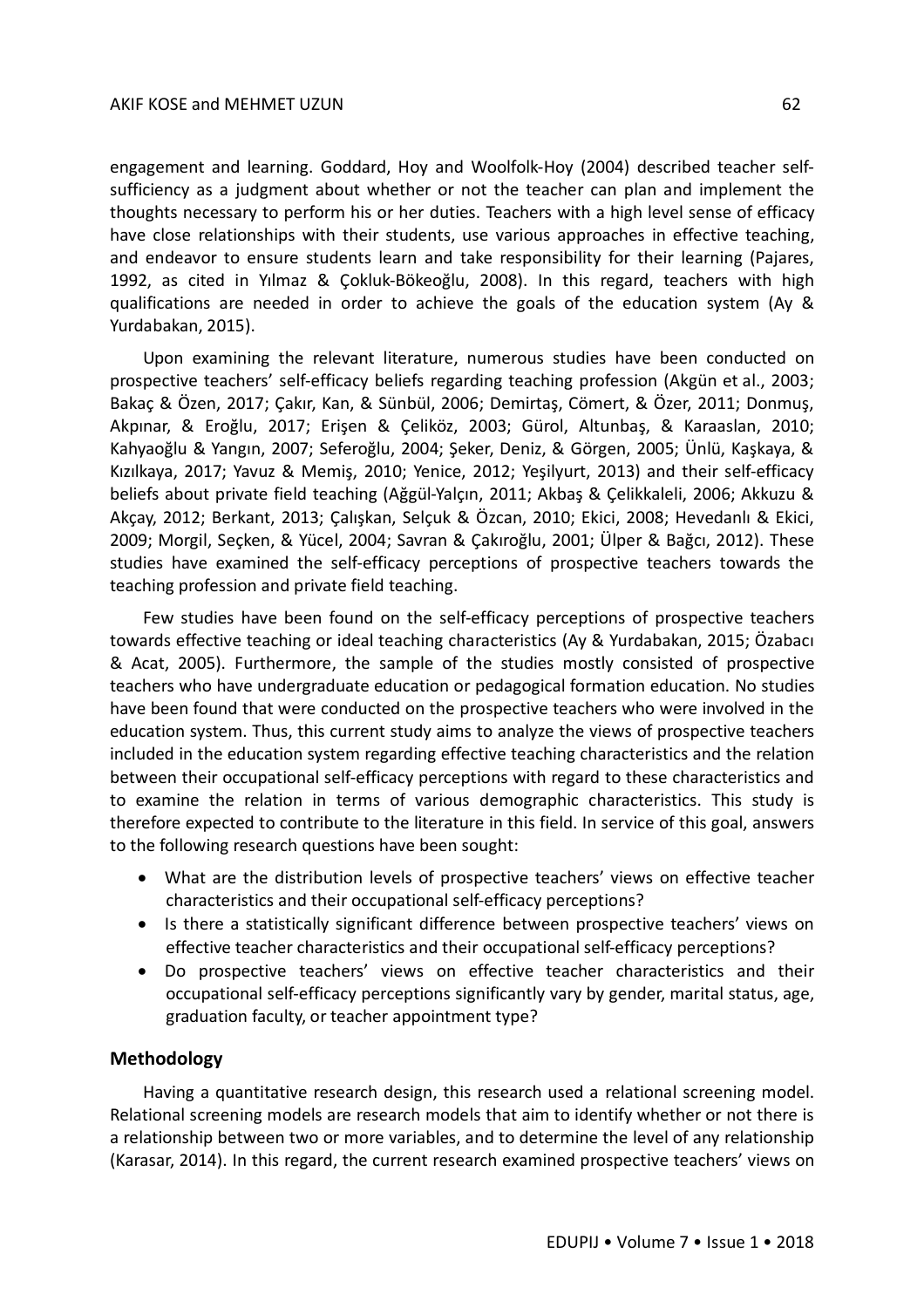the characteristics of an effective teacher and their occupational self-efficacy perceptions based on these characteristics.

The research was carried out with prospective teachers who serve as candidate teachers within the Kahramanmaraş Provincial Directorate of National Education and who participated in the prospective teacher training program of July-August 2016. The research sample consists of 257 prospective teachers, which is the whole population. Prospective teachers received 24-week compliance training and participated in teaching practicum at schools accompanied by counselors. Data collection was performed at the end of the eight-week inservice training activities. Table 1 depicts the demographic characteristics of the research sample.

| Factor                                              | Variables                             | (f) | (%)  |
|-----------------------------------------------------|---------------------------------------|-----|------|
| Gender                                              | Female                                | 167 | 65.0 |
|                                                     | Male                                  | 90  | 35.0 |
| Single<br>Marital status<br>Married<br>25 and under |                                       | 182 | 71.0 |
|                                                     |                                       | 75  | 29.0 |
|                                                     |                                       | 136 | 53.0 |
|                                                     | $26 - 30$                             | 81  | 31.0 |
| Age                                                 | $31 - 35$                             | 20  | 8.0  |
|                                                     | 36 and over                           | 20  | 8.0  |
|                                                     | <b>Education faculty</b>              | 190 | 74.0 |
| <b>Graduating faculty</b>                           | Other faculty                         | 67  | 26.0 |
|                                                     | First appointment                     | 237 | 92.0 |
| Teacher appointment type                            | Transition from different institution | 20  | 8.0  |

#### **Table 1.** Demographic Information about the Participants

This research employed a bi-directional scale developed by Ay and Yurdabakan (2015) in order to determine prospective teachers' views on the characteristics of an effective teacher and their professional self-efficacy perceptions in terms of these characteristics. The first part of the scale aims to determine prospective teachers' views on "effective teacher characteristics," while the second part aims to identify "occupational self-efficacy perceptions."

The five-point, Likert-type scale contained options of (5) "Absolutely necessary", (4) "Necessary", (3) "Undecided", (2) "Not Necessary", and (1) "Not Necessary at all" to determine "the characteristics of an effective teacher." For evaluating prospective teachers' self-efficacy perceptions in terms of these characteristics, the options of (5) "Completely Have", (4) "Partially Have", (3) "Undecided", (2) "Scarcely Have", and (1) 'Do not Have" are used. Ay and Yurdabakan (2015) concluded that the Cronbach alpha coefficient of the first scale is .94 and .93 for the second. The current study has identified the Cronbach alpha coefficient as .95 for the first scale and .92 for the second.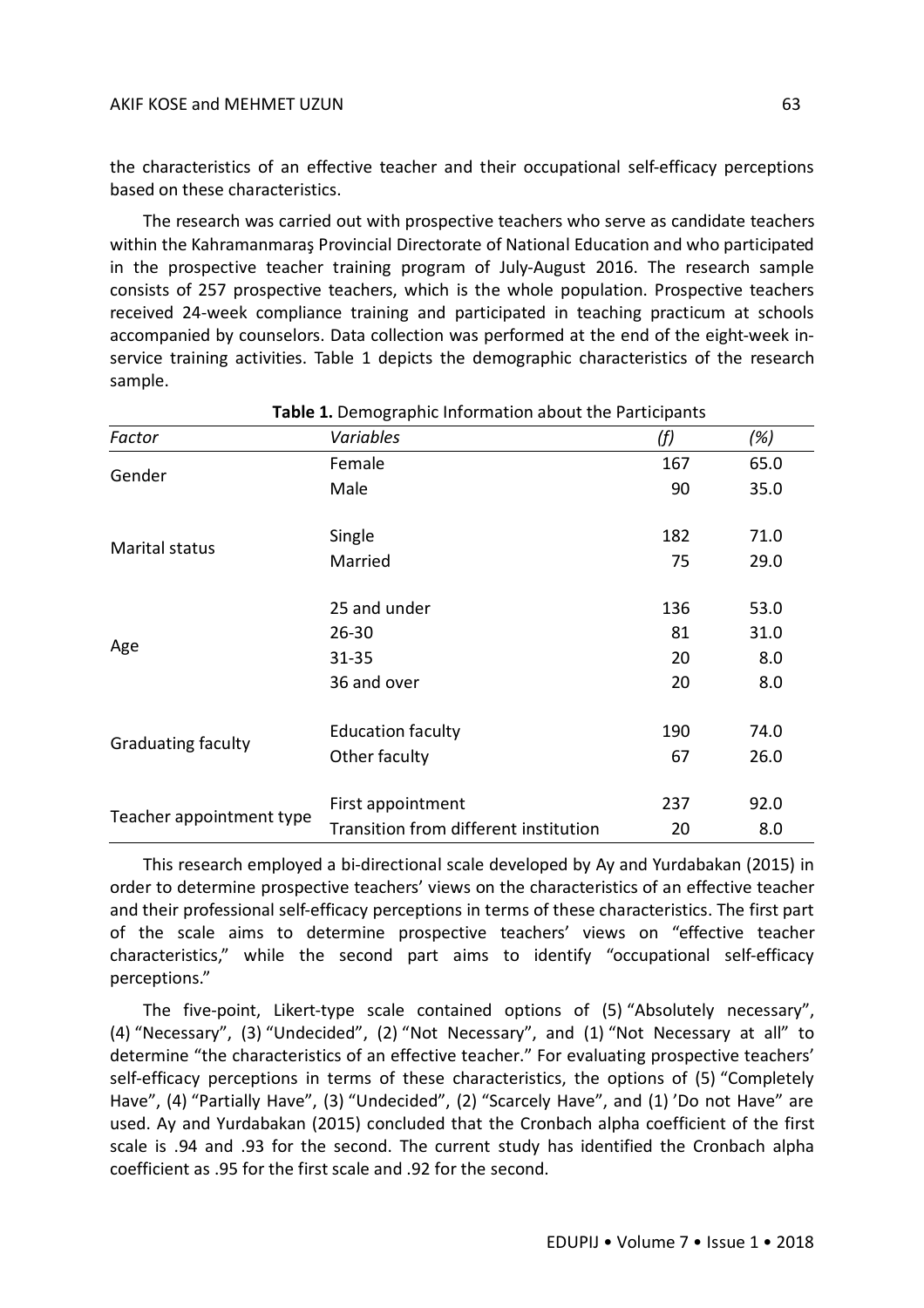### AKIF KOSE and MEHMET UZUN 64

Ay and Yurdabakan (2015) stated that the scale has one factor as a result of factor analysis. The current study performed Confirmatory Factor Analysis (CFA) on the 41 items using the mPlus 7.4 program in order to verify the validity of the one-dimensional structure specified for both directions of the tool. Table 2 presents the fit indices obtained from the CFA results for both directions of the scale.

| <b>Table 2.</b> Fit indexes for Bi-directional Scale |           |     |     |       |      |  |  |  |  |
|------------------------------------------------------|-----------|-----|-----|-------|------|--|--|--|--|
| Aspects                                              | $X^2$ /sd | CFI |     | RMSEA | SRMR |  |  |  |  |
| Characteristics of an effective teacher              | 1.58      | .92 | .90 | .048  | .052 |  |  |  |  |
| Occupational self-efficacy                           | 1.35      | .92 | .91 | .037  | .058 |  |  |  |  |

**Table 2.** Fit Indexes for Bi-directional Scale

Considering the fit indices in Table 2, the  $x^2$ /sd ratio is 1.58 ( $x^2$ /sd=1057.061/667) for "Effective Teacher Characteristics," and 1.35 for the "Occupational Self-efficacy Perceptions" (x²/sd=976.255/721). Schermelleh-Engel, Moosbrugger, and Müller, (2003) noted that a ratio of x²/sd of ≤2 refers to a "good fit." CFI and TLI values are above .90 for both directions of the scale, which is regarded as valid. The RMSEA value was calculated as .048 for the "Effective Teacher Characteristics," and .037 for the "Occupational Self-efficacy Perceptions." On the other hand, SRMR value was determined to be .052 for the first direction and .058 for the second. RMSEA values of ≤.05 indicate a perfect fit, while SRMR values of ≤.08 suggest a good fit (Brown, 2006).

The research has been analyzed through use of the SPSS (Statistical Package for Social Sciences) for Windows 21.0 package program with a view to determining prospective teachers' views on the characteristics of an effective teacher and their occupational selfefficacy perceptions in terms of these characteristics. The arithmetic average and standard deviation values, significance test (*t*-test) for determining the relationship between the variable, and one-way variance analysis (ANOVA; F statistic) was used during data analysis (Büyüköztürk, 2017).

### **Results**

*Distribution of Prospective Teachers' Views on Characteristics of Effective Teachers and Occupational Self-efficacy Perceptions*

The arithmetic mean and standard deviations of prospective teachers' views on effective teacher characteristics and their occupational self-efficacy perceptions are shown in Table 3.

**Table 3.** Prospective Teachers' Views on the Effective Teacher Characteristics and Arithmetic Averages and Standard Deviations of Occupational Self-efficacy Perceptions

| Variables                            |      |      |     |
|--------------------------------------|------|------|-----|
| Characteristics of Effective Teacher | -257 | 4 78 |     |
| <b>Occupational Self-Efficacy</b>    | 257  | 4 43 | .30 |

Table 3 displays that the arithmetic mean of prospective teachers' views on effective teacher characteristics is 4.78, with a standard deviation of .25; and the arithmetic mean of their occupational self-efficacy perceptions related to effective teaching was determined to be 4.30 and a standard deviation of .30. The averages of teachers' views regarding the characteristics of an effective teacher was found to be "Absolutely Necessary" ( $\overline{X}$ = 4.78) and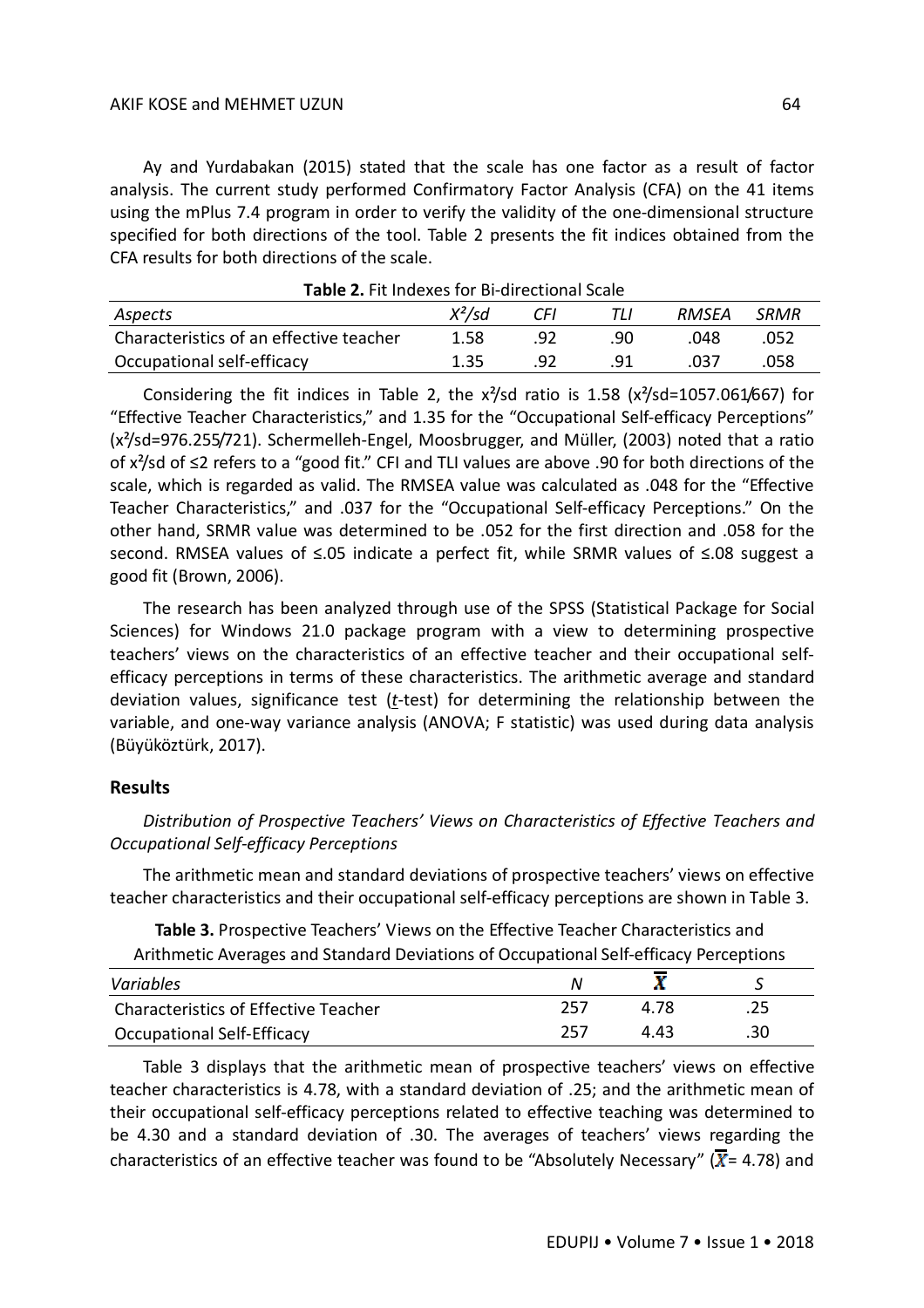### AKIF KOSE and MEHMET UZUN 65

that of their occupational self-efficacy perceptions was at the level of "Completely Have" ( $\overline{X}$ = 4.43).

*Difference between Prospective Teachers' Views on Characteristics of Effective Teachers and Perceptions towards Occupational Self-efficacy*

The results of the Paired Samples *t*-Test are presented in Table 4, and shows the difference between the average scores of prospective teachers' views about the effective teacher characteristics and their perceptions towards professional self-efficacy.

**Table 4.** t-Test Results of the Difference between Prospective Teachers' Views on the Characteristics of an Effective Teacher and their Perceptions towards Occupational Self-

| efficacy                                    |     |      |     |  |            |      |  |  |
|---------------------------------------------|-----|------|-----|--|------------|------|--|--|
| Measurement                                 |     |      |     |  |            |      |  |  |
| <b>Characteristics of Effective Teacher</b> | 257 | 4.78 | .25 |  | 256 17.845 | .000 |  |  |
| Self-Efficacy Perceptions                   | 257 | 4.43 | .30 |  |            |      |  |  |

Table 4 shows that a significant difference has been identified between the views of the prospective teachers regarding the effective teacher characteristics and their occupational self-efficacy perceptions [+(256)=17,845, p<.01]. The average scores of the prospective teachers' views on effective teacher characteristics is  $\overline{X}$ =4.43, while those of their perceptions towards occupational self-efficacy is  $\overline{X}$ =4.43. Prospective teachers' perceptions towards occupational self-efficacy have been determined to be low depending on the characteristics that a teacher should have in effective teaching.

*Difference between Prospective Teachers' Views on Characteristics of Effective Teachers and Perceptions towards Self-efficacy in terms of Demographic Characteristics*

Prior to determining whether or not the difference between prospective teachers' views on the characteristics of an effective teacher and their perceptions towards occupational self-efficacy varies across demographic characteristics, and whether the scores show normal distribution was examined through coefficient of skewness, graphic method and normality test (Büyüköztürk, 2017). The skewness value is assumed to be .299 and the data has normal distribution. Figure 1 displays Histogram and Q-Q Plot graphs for the differences between the averages.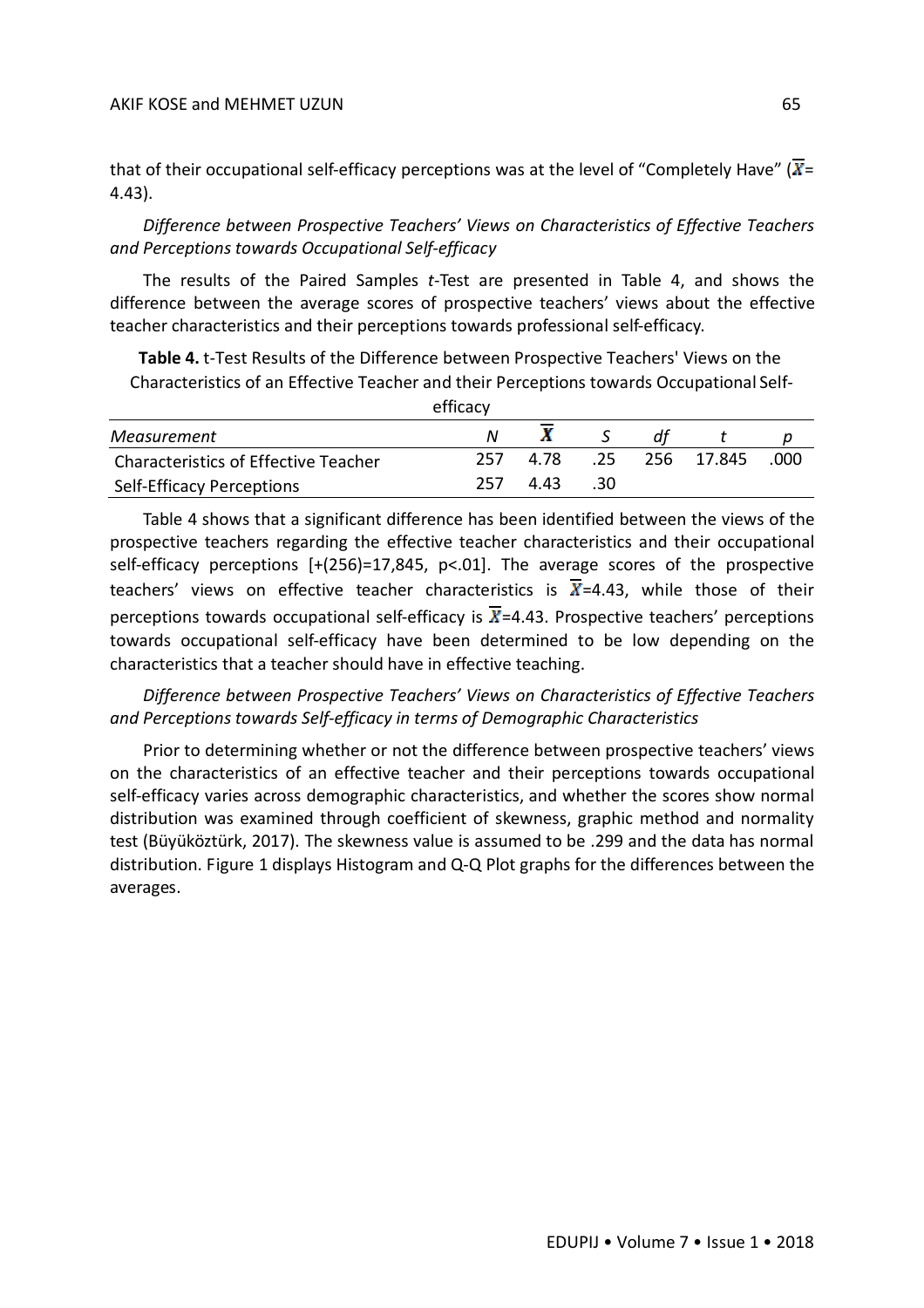



Table 5 displays the results of the Independent Samples *t*-test conducted to test whether or not prospective teachers' views on the effective teacher characteristics and their occupational self-efficacy perceptions differ across their gender.

| Lifective Teachers and Sen-emicacy Ferceptions by Genuer |     |     |      |     |      |      |  |  |
|----------------------------------------------------------|-----|-----|------|-----|------|------|--|--|
| Gender                                                   |     |     |      |     |      |      |  |  |
| Female                                                   | 167 | .36 |      | 255 | .147 | .883 |  |  |
| Male                                                     | 90  |     | ے ر. |     |      |      |  |  |

**Table 5.** t-Test Results: Prospective Teachers' Views on Characteristics of Effective Teachers and Self-efficacy Perceptions by Gender

As can be seen in Table 5, no significant difference was found between the prospective teachers' views regarding the characteristics of an effective teacher and their perceptions towards occupational self-efficacy in terms of gender (t=.147; p>.05).

Results of the Independent Samples *t*-test conducted to see whether or not prospective teachers' views on the effective teacher characteristics and their occupational self-efficacy perceptions differ across their marital status are shown in Table 6..

> **Table 6.** t-Test Results: Prospective Teachers' Views on Characteristics of Effective Teachers and Self-efficacy Perceptions by Marital Status

| <b>Marital Status</b> |     | NG.<br>43 |      |     |          |      |
|-----------------------|-----|-----------|------|-----|----------|------|
| Single                | 182 | .34       | ے ر. | 255 | $-1.273$ | .204 |
| Married               |     | .40       | دد.  |     |          |      |

Independent group *t*-test results suggest that no significant difference exists between prospective teachers' views on the characteristics of an effective teachers and their perceptions towards occupational self-efficacy in terms of their marital status (t=-1.273; p>.05).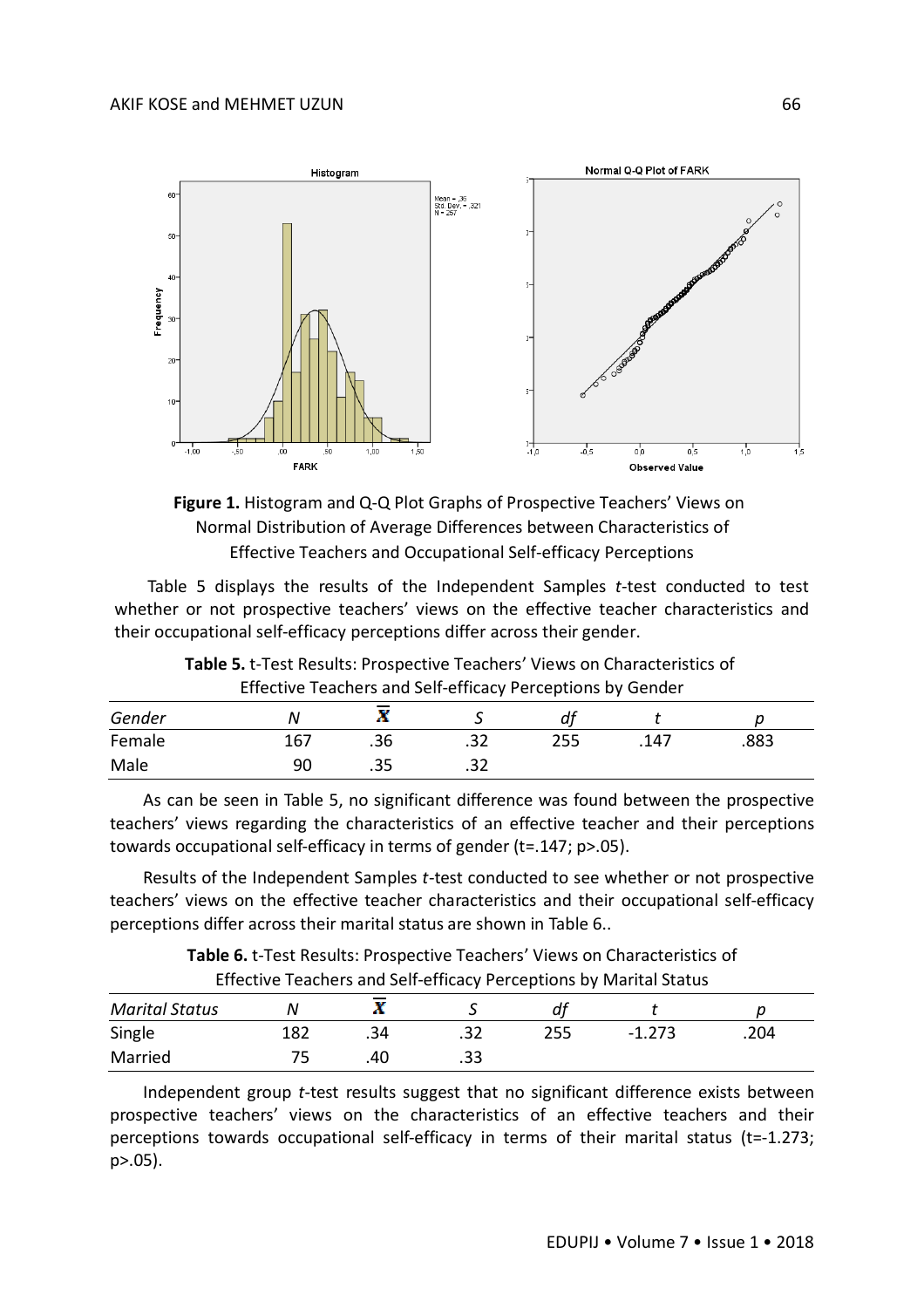The results of the Independent Samples *t*-Test conducted to see whether or not prospective teachers' views on the effective teacher characteristics and their occupational self-efficacy perceptions differ depending on their graduation faculty is shown in Table 7.

> **Table 7.** t-Test Results: Prospective Teachers' Views on Characteristics of Effective Teachers and Self-efficacy Perceptions by Graduation Faculty

| <b>Graduation faculty</b> |     |     |     |       |      |
|---------------------------|-----|-----|-----|-------|------|
| <b>Education faculty</b>  | 190 | .35 | 255 | - 498 | .619 |
| Other faculty             |     | 27  |     |       |      |

According to Table 7, no significant difference has been identified between prospective teachers' views on the characteristics of effective teachers and their perceptions towards occupational self-efficacy in terms of their graduation faculty (t=-.498; p>.05).

The results of the Independent Samples *t*-Test performed to examine if prospective teachers' views on effective teacher characteristics and their occupational self-efficacy perceptions vary across their appointment type are presented in Table 8.

**Table 8.** t-Test Results: Prospective Teachers' Views on Characteristics of Effective Teachers and Self-efficacy Perceptions by Teacher Appointment Type

| Teacher appointment type              |     |      |     |        |  |
|---------------------------------------|-----|------|-----|--------|--|
| First appointment                     | .35 | - 31 | 255 | $-317$ |  |
| Transition from different institution | -38 |      |     |        |  |

As can be seen in Table 8, there is no significant difference between prospective teachers' views on the characteristics of effective teachers and their perceptions towards occupational self-efficacy in terms of their appointment type (t=-.317; p>.05).

The results of the One-way Variance Analysis (ANOVA), which is performed to determine whether or not prospective teachers' views on effective teacher characteristics and their occupational self-efficacy perceptions differ by age are shown in Table 9.

|              | Teacher Characteristics and Their Occupational Sen-emicacy Perceptions by Age |                         |     |                    |         |     |        |      |      |
|--------------|-------------------------------------------------------------------------------|-------------------------|-----|--------------------|---------|-----|--------|------|------|
| Age          | N                                                                             | $\overline{\mathbf{x}}$ |     | Source of          | Sum of  | df  | Mean   |      | р    |
|              |                                                                               |                         |     | Variance           | squares |     | Square |      |      |
| 25 and under | 136 .36                                                                       |                         |     | .32 Between groups | .132    | 3   | .44    | .425 | .735 |
| $26 - 30$    |                                                                               | 81 .36                  |     | .31 Within groups  | 26.258  | 253 | .104   |      |      |
| $31 - 35$    | 20                                                                            | .37                     | .32 | Total              | 26.390  | 256 |        |      |      |
| 36 and over  | 20                                                                            | .28                     | .33 |                    |         |     |        |      |      |
| Total        | 257                                                                           | .35                     | .32 |                    |         |     |        |      |      |

**Table 9.** One-way ANOVA Results of the Difference between Prospective Teachers' Effective Teacher Characteristics and Their Occupational Self-efficacy Perceptions by Age

One-way analysis of variance (ANOVA) technique was applied to determine whether or not prospective teachers' views on effective teacher characteristics and their perceptions of occupational self-efficacy differ significantly depending on their age. Accordingly, no statistically significant difference was found in terms of their age (F=.425; p>.05).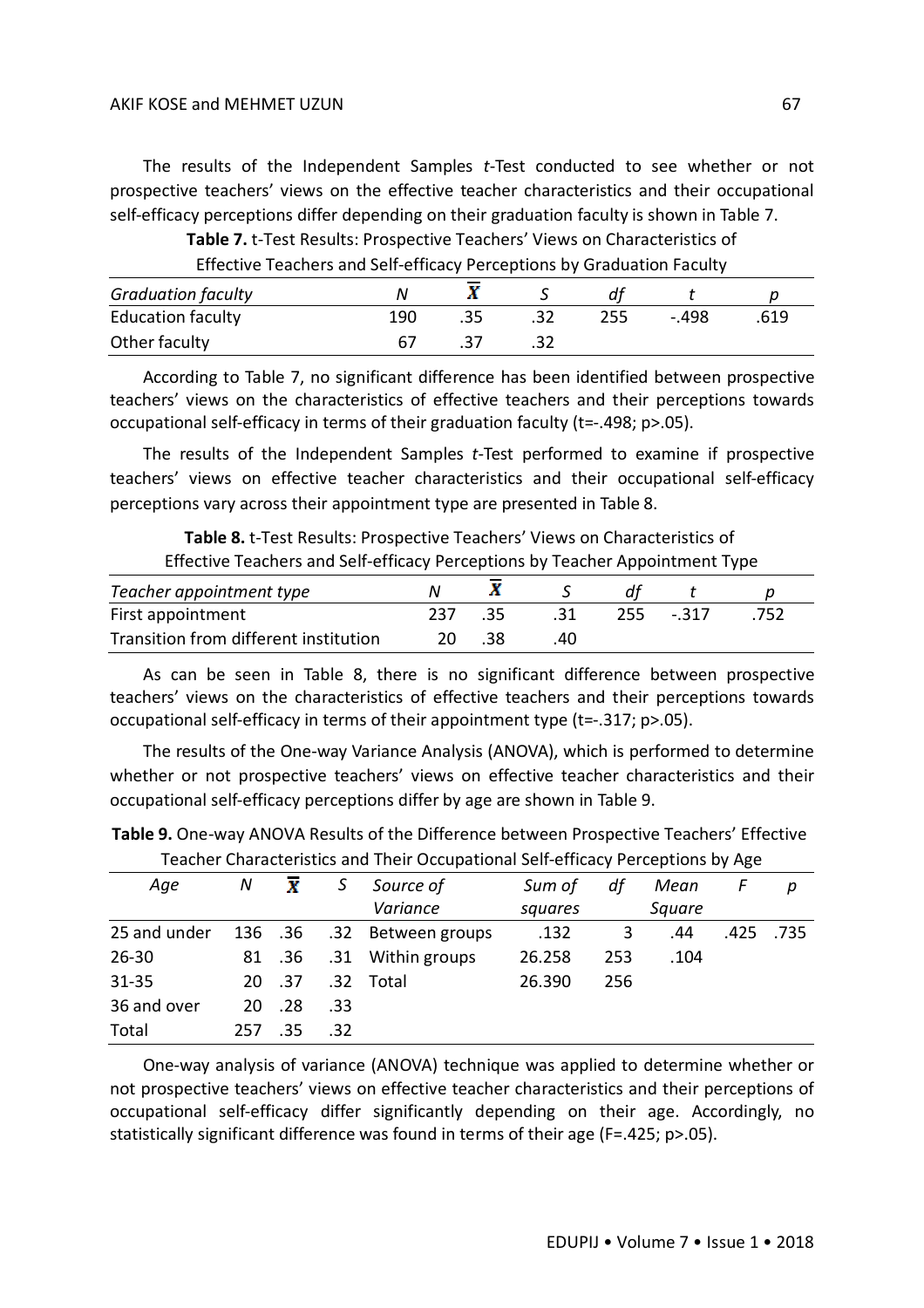#### **Conclusion and Discussion**

Research results revealed that prospective teachers' views on effective teacher characteristics and their occupational self-efficacy perceptions were high. Prospective teachers have a high level of involvement in the teaching of these effective qualifications in relation to the effective teacher characteristics specified in the effective teaching dimension. This result is in line with that of Ay and Yurdabakan's (2015) study.

The research results also suggested that prospective teachers have high level perceptions regarding effective teacher characteristics. Similar results emerged in the studies conducted by Ay and Yurdabakan (2015), Ekici (2008), Gürol et al. (2010), Kahyaoğlu and Yangın (2007), Morgil et al. (2004), Ülper and Bağcı (2012), Yavuz and Memiş (2010), and Yeşilyurt (2013). However, several studies stated that prospective teachers perceive themselves as partially sufficient in terms of their occupational self-efficacy perceptions (e.g., Erişen & Çeliköz, 2003) or those who see themselves as insufficient (e.g., Akgün et al., 2003). Since the sample of these studies was composed of prospective teachers who had received their undergraduate education, their occupational self-efficacy perceptions may differ across the university, by faculty, program and the quality of education. Besides, it is likely that prospective teachers who constitute the sample of this research have completed their undergraduate education and have been included in the education system as prospective teachers, thereby increasing their self-confidence and leading to a high level of effective teaching perceptions.

A significant difference has been identified between prospective teachers' views on effective teacher characteristics and their perceptions towards occupational self-efficacy. Accordingly, prospective teachers' occupational self-efficacy perceptions have been determined to be low depending on the characteristics that an effective teacher must possess. Similar results have been found in the studies conducted by Ay and Yurdabakan (2015) and Özabacı and Acat (2005). That prospective teachers have low level of perceptions towards occupational self-efficacy may result from the qualifications of undergraduate education, the failure in the integration of the theoretical knowledge in undergraduate education with teaching practices and the lack of professional experience. Indeed, Yılmaz and Çokluk-Bökeoğlu (2008) stated that teachers' beliefs about teaching competency are at a high level, which may derive from their proficiency in their knowledge and skills, their sufficiency in teaching methods and techniques and their capacity in measuring and evaluating.

The results of the current study also found no significant difference between the prospective teachers' views on the effective teacher characteristics and their perceptions towards occupational self-efficacy in terms of gender, marital status, age, graduation faculty, and appointment type. Prospective teachers' views about effective teacher characteristics and their occupational self-efficacy perceptions did not vary by gender; a result consistent with various other studies (e.g., Akbaş & Çelikkaleli, 2006; Akkuzu & Akçay, 2012; Bakaç & Özen, 2017; Çakır et al., 2006; Ekici, 2008; Erişen & Çeliköz, 2003; Gürol et al., 2010; Hevedanlı & Ekici, 2009; Kahyaoğlu & Yangın, 2007; Savran & Çakıroğlu, 2001; Seferoğlu, 2004; Ülper & Bağcı, 2012; Yenice, 2012). However, several studies did find a significant difference between prospective teachers' views on effective teacher characteristics and their occupational self-efficacy perceptions in favor of females (e.g., Ağgül-Yalçın, 2011; Çapri & Çelikkaleli, 2008; Donmuş et al., 2017; Şeker et al., 2005; Ünlü et al., 2017), and those in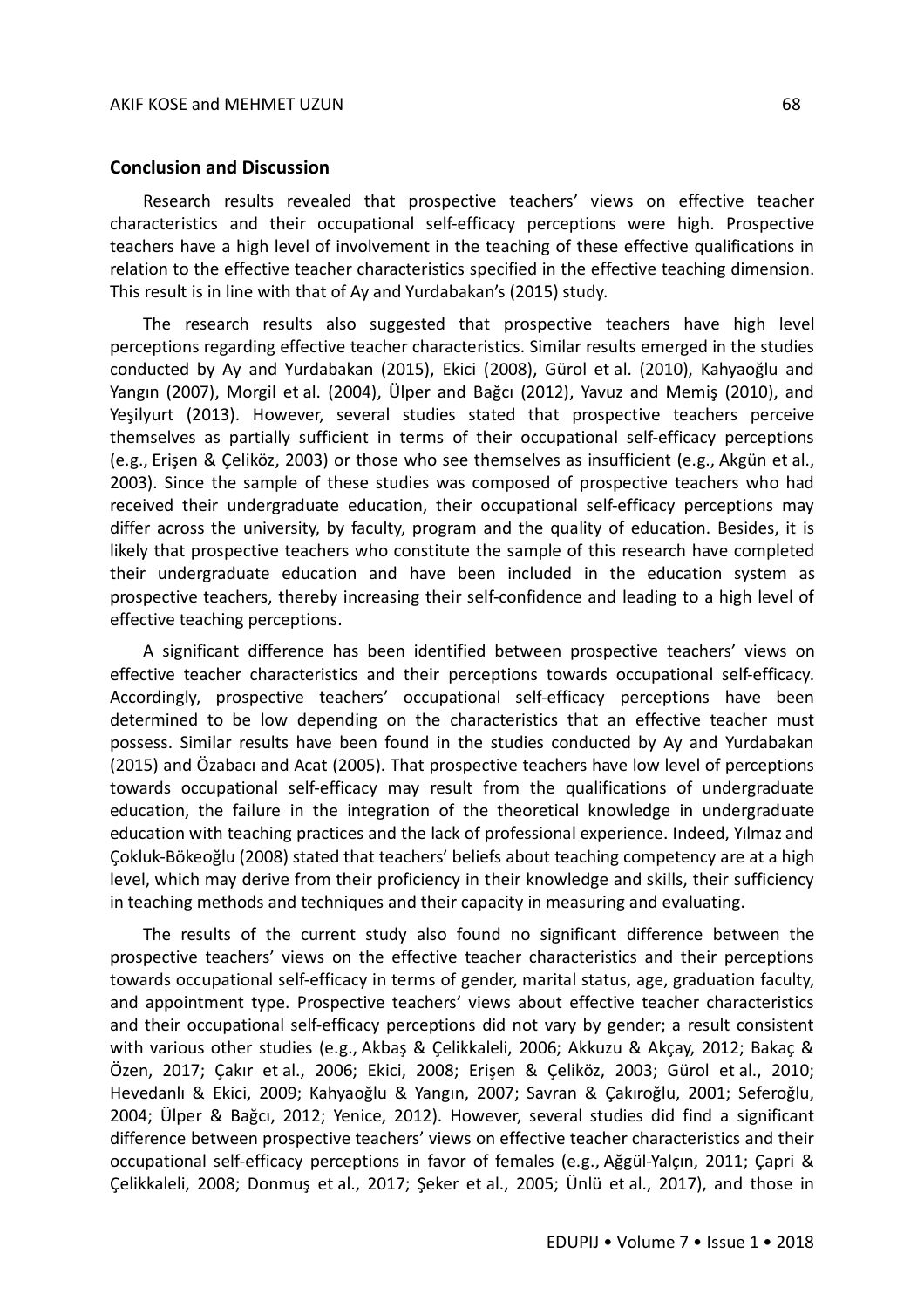favor of males (e.g., Ay & Yurdabakan, 2015; Berkant, 2013; Çalışkan et al., 2010; Demirtaş et al., 2011; Morgil et al., 2004; Yeşilyurt, 2013). Although the differences reported in some of the studies may be due to the characteristics of the measurement tools used and the sample groups, numerous studies have found no significant difference between prospective teachers' occupational self-efficacy perceptions in terms of gender.

In addition, no significant difference has been identified between prospective teachers' views regarding effective teacher characteristics and their occupational self-efficacy perceptions in terms of graduation faculty. This is parallel to the results of other studies (e.g., Şeker et al., 2005; Umaz, 2010), although it differs from some (e.g., Bakaç & Özen, 2017; Çapri & Çelikkaleli, 2008; Erişen & Çeliköz, 2003; Eroğlu, 1999; Yeşilyurt, 2013). The finding of no significant difference in terms of age is in line with the study conducted by Umaz (2010), who concluded that teachers' ages and their self-efficacy levels do not significantly differ.

The significant difference between prospective teachers' views on effective teacher characteristics and their occupational self-efficacy perceptions could not be explained through demographic characteristics. In plain English, no significant relationship was found between the views of the prospective teachers on effective teaching and their occupational self-efficacy perceptions in terms of demographic characteristics (gender, marital status, age, graduation faculty, or appointment type). In the studies of Bakaç and Özen (2017) and Demirtaş et al. (2011), a positive significant relation was found between prospective teachers' self-efficacy beliefs and their attitudes towards the profession. Yenice (2012) pointed to a positive significant relation between prospective teachers' self-efficacy levels and problem-solving skills. Hence, this current study's difference between prospective teachers' views on effective teacher characteristics and their occupational self-efficacy perceptions may arise from different variables such as attitudes of prospective teachers towards the teaching profession, beliefs, problem-solving skills and having adequate professional experience.

### **Recommendations**

Prospective teachers have been found to show high levels of participation related to the characteristics that an effective teacher should possess. In this respect, teacher educators and teacher-educating institutions may consider these features during the teacher training process. In addition, qualified teachers may be trained through school administrations, district and provincial education directorates and the Ministry of National Education taking these characteristics into account.

Despite the high level of occupational self-efficacy perceptions of the prospective teachers, this ratio was lower when compared to their views on effective teacher characteristics. Prospective teachers may gain more qualifications in the process of undergraduate education, both in theory and in practice, so that they can have more effective teaching qualities and therefore perceive effective teaching qualities at a higher level. Training activities to enhance these characteristics and perceptions may be promoted.

A significant difference was found between prospective teachers' views on the effective teaching and their perceptions towards occupational self-efficacy, yet no significant relation was identified between this difference and the participants' demographic characteristics. In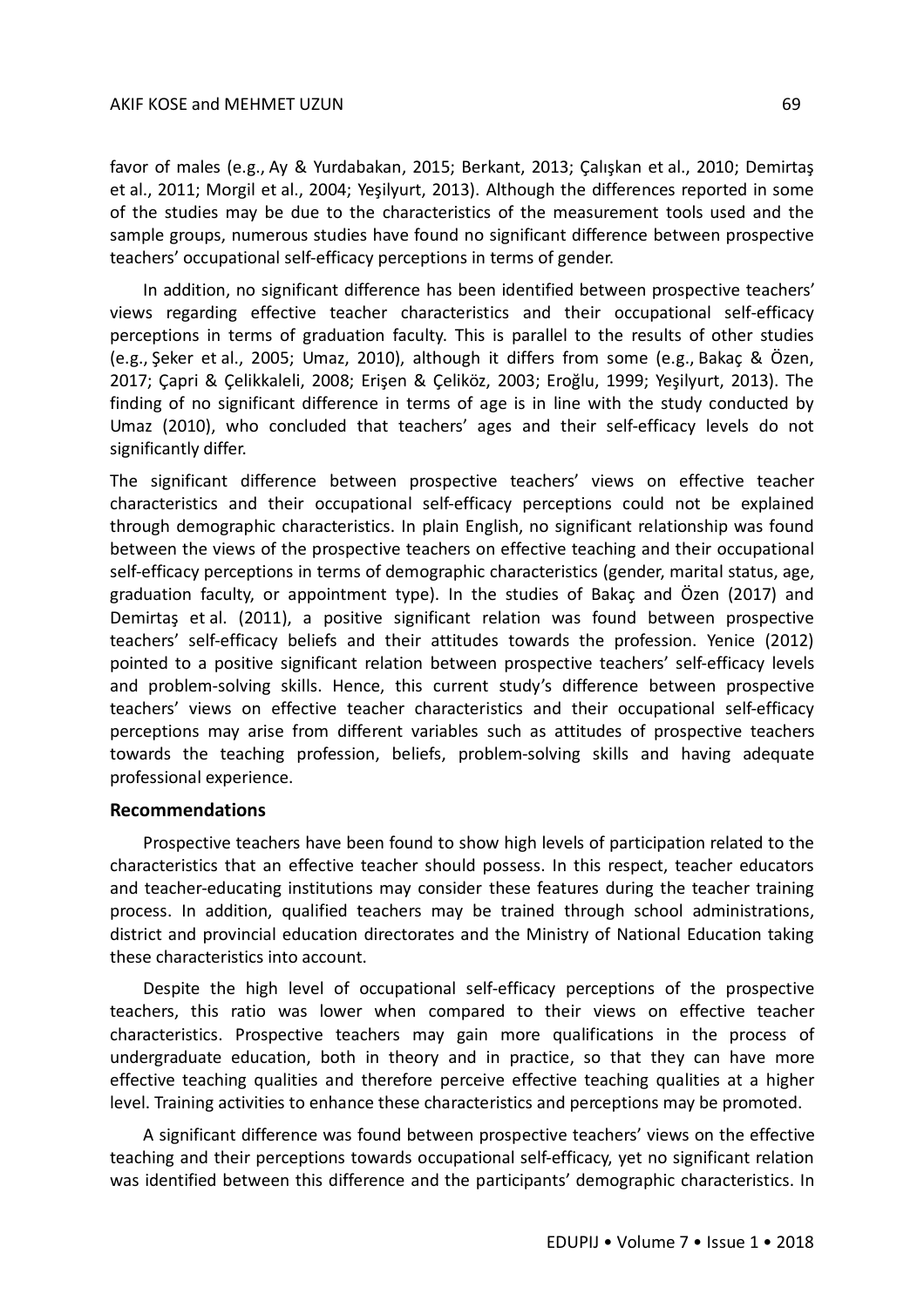this regard, qualitative studies may be conducted in order to examine in-depth the prospective teachers' views on effective teaching and their perceptions towards occupational self-efficacy.

Quantitative studies that analyze teachers' effective teaching perceptions through different variables such as organizational culture, school climate, perception of organizational support, job engagement, and organizational justice may be carried out.

## **Notes**

Corresponding author: AKIF KOSE

This study is revised and extended version of oral presentation sent to 27th International Conference on Educational Sciences which will be held on 18-22 April 2018 in Antalya, Turkey.

## **References**

- Ağgül-Yalçın, F. (2011). Investigation of science teacher candidates' self-efficacy beliefs of science teaching with respect to some variables. *International Online Journal of Educational Sciences, 3*(3), 1046-1063.
- Akbaş, A., & Çelikkaleli, Ö. (2006). Sınıf Öğretmeni Adaylarının Fen Öğretimi ÖzYeterlik İnançlarının Cinsiyet, Öğrenim Türü ve Üniversitelerine Göre İncelenmesi [The investigation of the preservice elementary teachers' science instruction self-efficacy beliefs according to their gender, type of education, and universities]. *Mersin University Journal of the Faculty of Education, 2*(1), 98-110.
- Akgün, N., Yıldız, K., & Kutluca-Canbulat, A. (2003). Aday öğretmenlerin kendilerini bir öğretmen olarak algılamaları. [Prospective teachers' perceptions of themselves as a teacher] *AİBÜ Eğitim Fakültesi Dergisi [AIBU Journal of Faculty Education], 3*(2), 1-17.
- Akkuzu, N., & Akçay, H. (2012). Examination of the self-efficacy beliefs of prospective chemistry teachers in terms of different variables (the sample of Dokuz Eylul University). *Educational Sciences: Theory & Practice, 12*(3), 2195-2216.
- Ay, S., & Yurdabakan, D. (2015). Öğretmen Adaylarına Göre Etkili Öğretmen Özellikleri ve Bu Özellikler Açısından Öz-Yeterlik Algıları [Effective teachers' characteristics according to teacher trainees and self-efficacy perceptions in terms of those characteristics]. *Mehmet Akif Ersoy Üniversitesi Eğitim Fakültesi Dergisi [Mehmet Akif Ersoy University Journal of Faculty Education], 33*, 148-166.
- Bakaç, E., & Özen, R. (2017). Pedagojik Formasyon Öğrencilerinin Öğretmenlik Mesleğine Yönelik Öz-Yeterlik İnançları İle Tutumları Arasındaki İlişki [Relationship between pedagogical certificate program students' attitudes and self-efficacy beliefs towards teacher profession]. *Kastamonu Eğitim Dergisi [Kastamonu Education Journal], 25*(4), 1389-1404.
- Balcı, A. (2014). *Etkili Okul ve Okul Geliştirme [Effective school and school development: theory practice and research]*. Ankara: Pegem Academy.

Bandura, A. (1997). *Self- efficacy: the exercise of control. New* York: Freeman.

Berkant, H. G. (2013). Öğretmen Adaylarının Bilgisayara Yönelik Tutumlarının ve Oz-Yeterlik Algılarının ve Bilgisayar Destekli Eğitim Yapmaya Yönelik Tutumlarının Bazı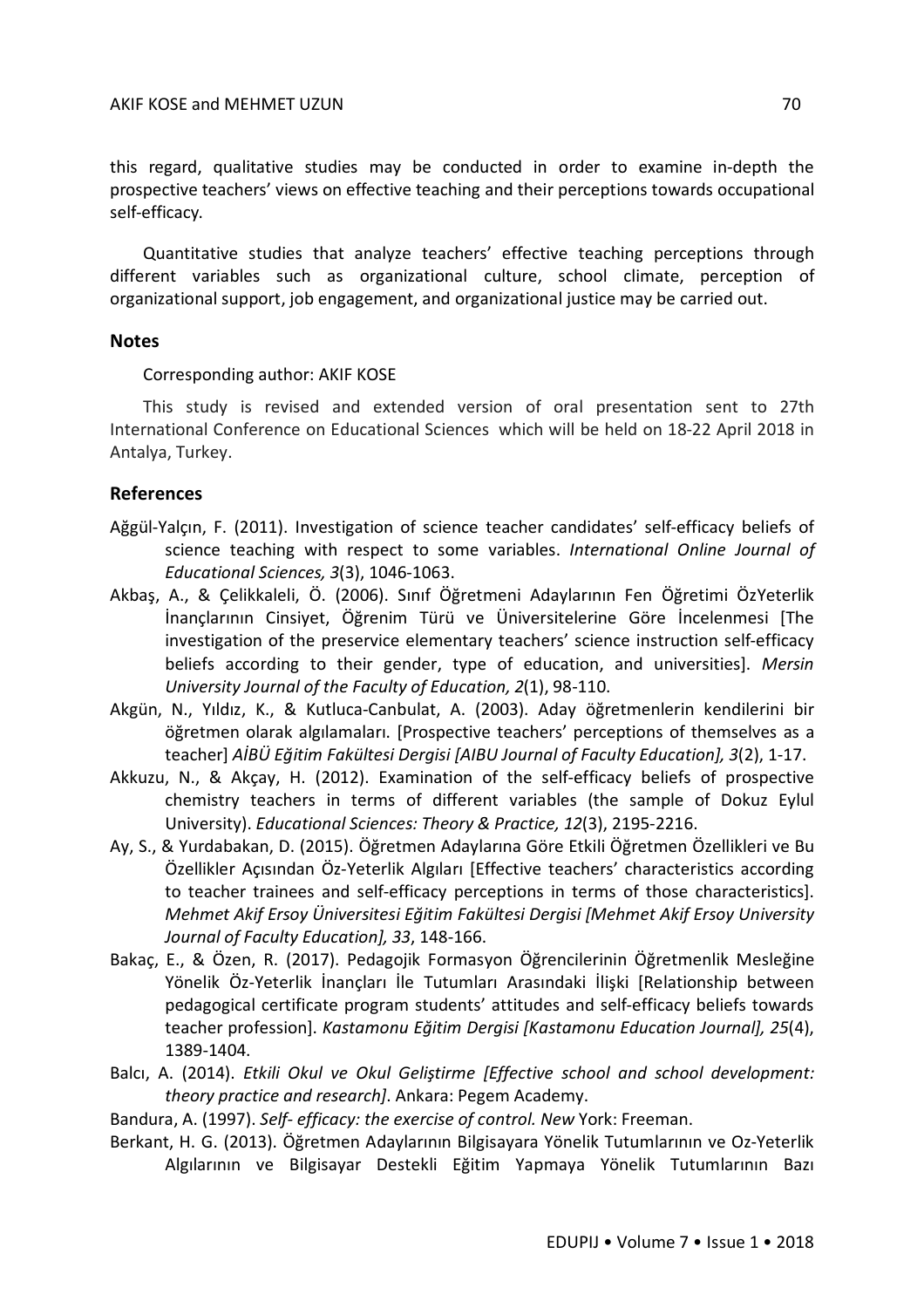Değişkenler Acısından İncelenmesi [Investigation of preservice teachers' attitudes and perceived self-efficacies toward computer and their attitudes toward computer supported education in terms of some variables]. *The Journal of Instructional Technologies & Teacher Education, 2*(2), 11-22.

- Blanton, L., Sindelar, P. T., Correa, V., Hardman, M., McDonnell, J., & Kuhel, K. (2003). *Conceptions of beginning teacher quality: Models of conducting research. (COPSSE Document Number RS-6E).* Gainesville, FL: University of Florida, Center on Personnel Studies in Special Education. Retrieved from https://www.researchgate.net/publication/242183724.
- Brown, T. A. (2006). *Confirmatory factor analysis for applied research.* NY: Guilford.
- Bursalıoğlu, Z. (1981). *Eğitim Yöneticisinin Yeterlikleri. [The qualifications of an education director].* Ankara: Ankara University.
- Büyüköztürk, S. (2017). *Sosyal Bilimler için Veri Analizi El Kitabı [Data analysis for social sciences]*. Ankara: Pegem Academy.
- Çakır, Ö., Kan, A., & Sünbül, O. (2006). Öğretmenlik Meslek Bilgisi ve Tezsiz Yüksek Lisans Programlarının Tutum ve Özyeterlik Açısından Değerlendirilmesi [The evaluation of the teaching certificate program and the masters program without thesis with respect to students' attitudes and self-efficacy]. *Mersin University Journal of the Faculty of Education, 2*(1), 36-47.
- Çalışkan, S., Selçuk, G. S., & Özcan, O. (2010). Fizik Öğretmen Adaylarının Özyeterlik İnançları: Cinsiyet, Sınıf Düzeyi Ve Akademik Başarının Etkileri [Self-efficacy beliefs of physics student teachers': Effects of gender, class level and academic achievement]. *Kastamonu Eğitim Dergisi [Kastamonu Education Journal], 18*(2), 449-466.
- Çapri, B., & Çelikkaleli, Ö. (2008). Öğretmen Adaylarının Öğretmenliğe İlişkin Tutum Ve Mesleki Yeterlik İnançlarının Cinsiyet, Program Ve Fakültelerine Göre İncelenmesi [Investigation of preservice teachers' attitudes towards teaching and professional self-efficacy beliefs according to their gender, programs, and faculties]. *İnönü University Journal of the Faculty of Education, 9*(15), 33-53.
- Demirel, Ö. (2000). *An art of teaching from planning to evaluating*. Ankara: Pegem A. Publishing.
- Demirtaş, H., Cömert, M., & Özer, N. (2011). Öğretmen Adaylarının Özyeterlik İnançları ve Öğretmenlik Mesleğine İlişkin Tutumları [Pre-service teachers' self-efficacy beliefs and attitudes towards profession]. *Eğitim Ve Bilim [Education and Science], 36*(159), 96-111.
- Donmuş, V., Akpınar, B., & Eroğlu, M. (2017). Öğretmen Adaylarının Akademik Özyeterlikleri Ve Mesleki Kaygıları Arasındaki İlişkinin İncelenmesi [The investigation of the relationship between the academic self-efficacy and occupational anxiety of teacher candidates]. *Mustafa Kemal Üniversitesi Sosyal Bilimler Enstitüsü Dergisi [Mustafa Kemal University Journal of Social Sciences Institute], 14*(37), 1-13.
- Ekici, G. (2008). Sınıf Yönetimi Dersinin Öğretmen Adaylarının Öğretmen Öz-Yeterlik Algı Düzeyine Etkisi [The effects of the classroom management lesson on preservice teachers' teacher sense of self-efficacy]. *Hacettepe Üniversitesi Eğitim Fakültesi Dergisi [Hacettepe University Journal of Education], 35*, 98-110.
- Erden, M. (2001). *Sınıf Yönetimi* [Introduction to teaching]. Istanbul: Alkım Publications.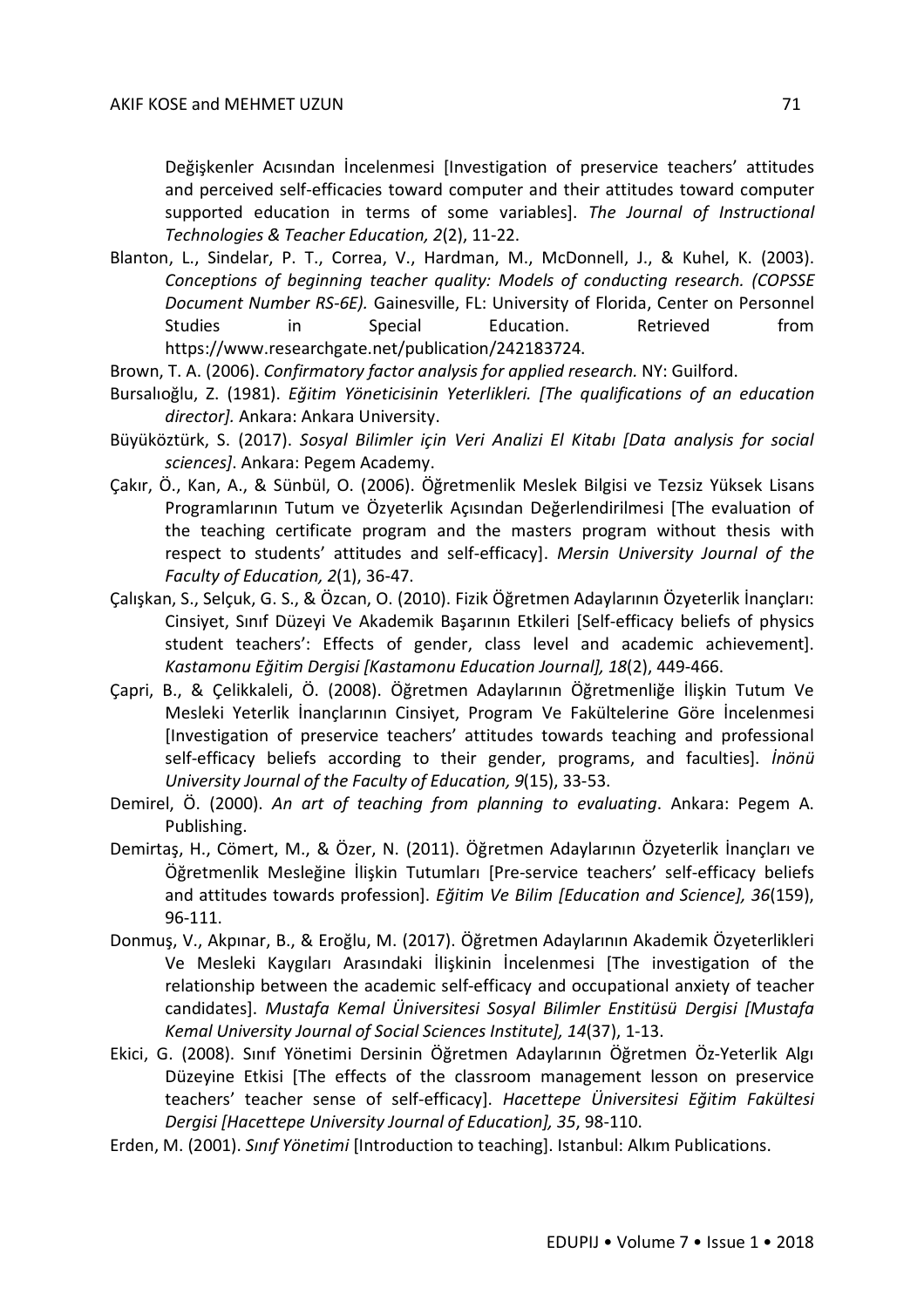- Erişen, Y., & Çeliköz, N. (2003). Öğretmen Adaylarının Genel Öğretmenlik Davranışları Açısından Kendilerine Yönelik Yeterlilik Algıları [The self-perception on competency of the prospective teachers in terms of general teacher behaviors]. *Türk Eğitim Bilimleri Dergisi [The Journal of Turkish Educational Sciences], 1*(4), 25-36.
- Eroğlu, G. (1999). *Gazi Üniversitesine Bağlı Eğitim Fakültelerinden Mezun Öğretmenlerin Öğretmenlik Davranışları ile İlgili Yeterliliklerine İlişkin Görüşleri [Opinions of the teachers who were graduated from the education faculty of Gazi University about teaching behaviors]* (Unpublished Master's thesis). Ankara: Gazi University Educational Sciences Institute.
- Goddard, R. D., Hoy, W. K., & Woolfolk-Hoy, A. W. (2004). Collective efficacy beliefs: Theoretical developments, empirical evidence, and future directions. *Educational Researcher, 33*(3), 3-13.
- Gürol, A., Altunbaş, S., & Karaaslan, N. (2010). A study of self efficacy and epistemological beliefs of prospective teachers. *e-Journal of New World Sciences Academy Education Sciences, 5*(3), 1395-1404.
- Hevedanlı, M., & Ekici, G. (2009). Üniversite Öğrencilerinin Biyoloji Öz-yeterliklerinin Çeşitli Değişkenler Açısından İncelenmesi (Dicle Üniversitesi Örneği) [Analyzing university students' biology self efficacy levels in the aspect of different variables (the case of Dicle University)]. *Ege Eğitim Dergisi [Ege Education Journal], 10*(1), 24-47.
- Kahyaoğlu, M., & Yangın, S. (2007). İlköğretim Öğretmen Adaylarının Mesleki Özyeterliklerine İlişkin Görüşleri [Views of prospective teachers in elementary school teaching departments about professional self-efficacy]. *Kastamonu Eğitim Dergisi [Kastamonu Education Journal], 15*(1), 73-84.
- Karasar, N. (2014). *Bilimsel Araştırma Yöntemi [Scientific research methods]*. Ankara: Nobel Publications.
- Kear, M. (2000). Concept analysis of self-efficacy. *Graduate Research In Nursing, 13*(1), 142- 156.
- Kızıltepe, Z. (2002). İyi ve Etkili Öğretmen [Good and effective teachers]*. Eğitim Ve Bilim [Education and Science], 27*(126), 10-14.
- Morgil, İ., Seçken, N., & Yücel, A. S. (2004). Kimya Öğretmen Adaylarının Öz-Yeterlik İnançlarının Bazı Değişkenler Açısından İncelenmesi [Based on some investigation of self-efficacy beliefs of preservice chemistry teachers variables]. *Balıkesir Üniversitesi Fen Bilimleri Enstitüsü Dergisi, 6*(1), 62-72.
- Özabacı, N., & Acat, B. (2005). Öğretmen Adaylarinin Kendi Özellikleri İle İdeal Öğretmen Özelliklerine Dönük Algilarinin Karşilaştirilmasi [A comparative study of ideal and self characteristics of teacher candidates]. *Kuram ve Uygulamada Eğitim Yönetimi Dergisi [Educational Administration: Theory and Practice], 42*, 211-236.
- Savran, A., & Çakıroğlu, J. (2001). Biyoloji Öğretmen Adaylarının Biyoloji Öğretimine İlişkin Özyeterlilik Anaçları [Preserve biology teachers' perceived efficacy beliefs in teaching biology]. *Hacettepe Üniversitesi Eğitim Fakültesi Dergisi* [*Hacettepe University Journal of Education], 21*, 105-112.
- Schermelleh-Engel, K., Moosbrugger, H., & Müller, H., (2003). Evaluating the fit of structural equation models: Test of significance and descriptive goodness-of-fit measures. *Methods of Psychological Research - Online, 8*(2), 23-74